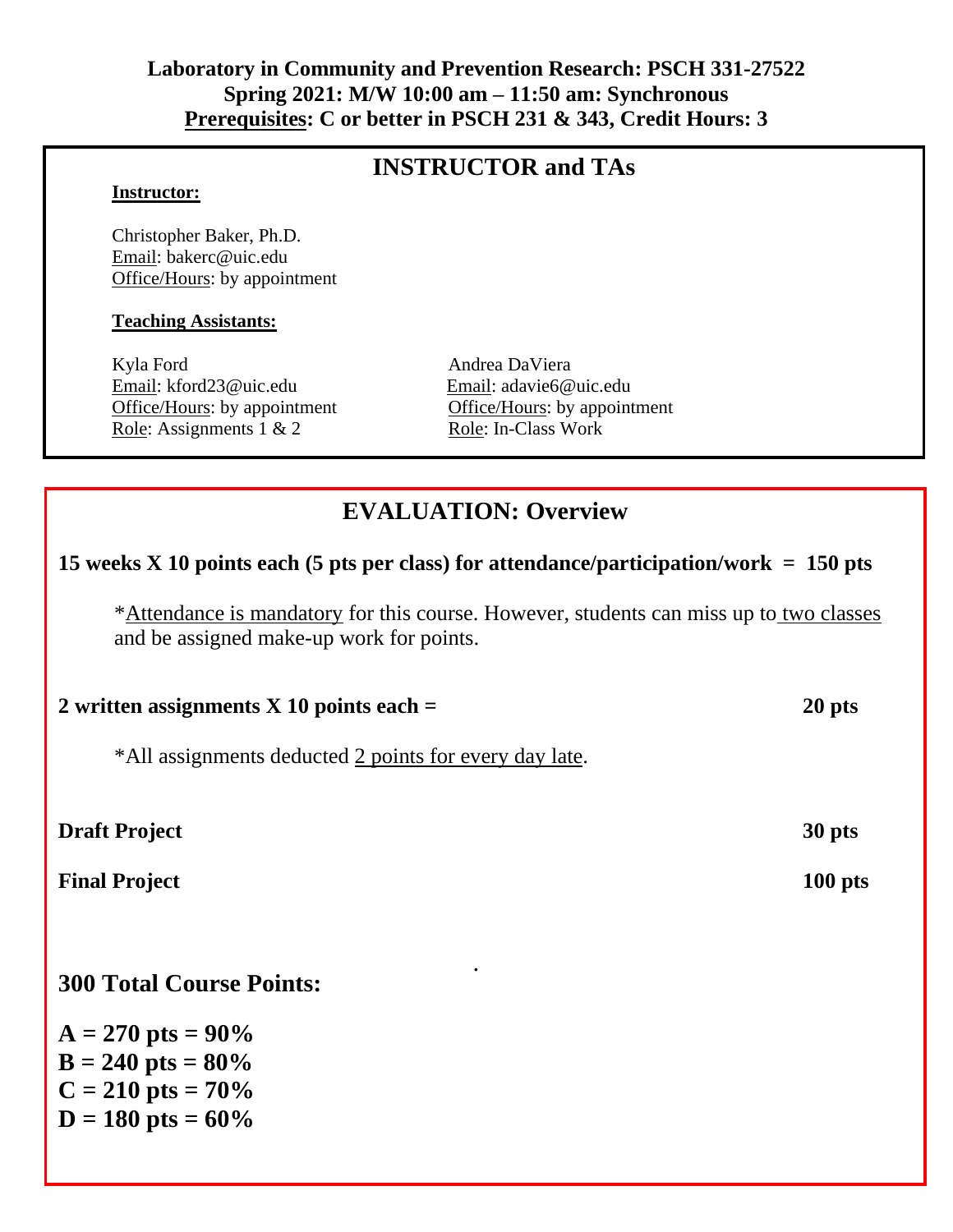# **DRC, CHEATING, COURSE INFO & BASIC RULES**

#### **Disability Services:**

UIC is committed to full inclusion and participation of people with disabilities in all aspects of university life. Students who face or anticipate disability-related barriers while at UIC should connect with the Disability Resource Center (DRC) at drc.uic.edu, or at (312) 413-2183 to create a plan for reasonable accommodations. In order to receive accommodations, students must disclose disability to the DRC, complete an interactive registration process with the DRC, and provide their course instructor with a Letter of Accommodation (LOA). Course instructors in receipt of a LOA will work with the student and the DRC to implement approved accommodations.

#### **Academic Dishonesty:**

Students will be held to the University's standards on academic dishonesty as described in the following Student Code of Conduct: http://dos.uic.edu/docs/Student%20Disciplinary%20Policy.pdf

#### **Course Material:**

All material needed for class and course assignments will be available on Blackboard.

#### **Course Description:**

The purpose of this course is to give students hands-on experience conducting research for the purpose of impacting their community with clear practical and policy implications.

#### **Basic Rules:**

- 1. Do not disrespect or distract me or anyone else.
- 2. Please indicate course number (i.e., PSCH 331) when sending emails.
- 3. Emails are permanent professional records please ensure that when you send an email that it is respectful, we will do the same.

#### **Directions for Assignments:**

You will be provided with specific directions for each assignment. All writing assignments must be typed, double-spaced, 12 pt Times New Roman font, standard margins and conform to APA formatting. All assignments are uploaded to SafeAssign on Blackboard by 9am of the due date.

#### **Note on Class Project:**

A major tenant of community psychology is to translate research into action. This semester we will work as a group and use community-based techniques to complete an investigation into food accessibility in addition to constructing and presenting a policy brief.